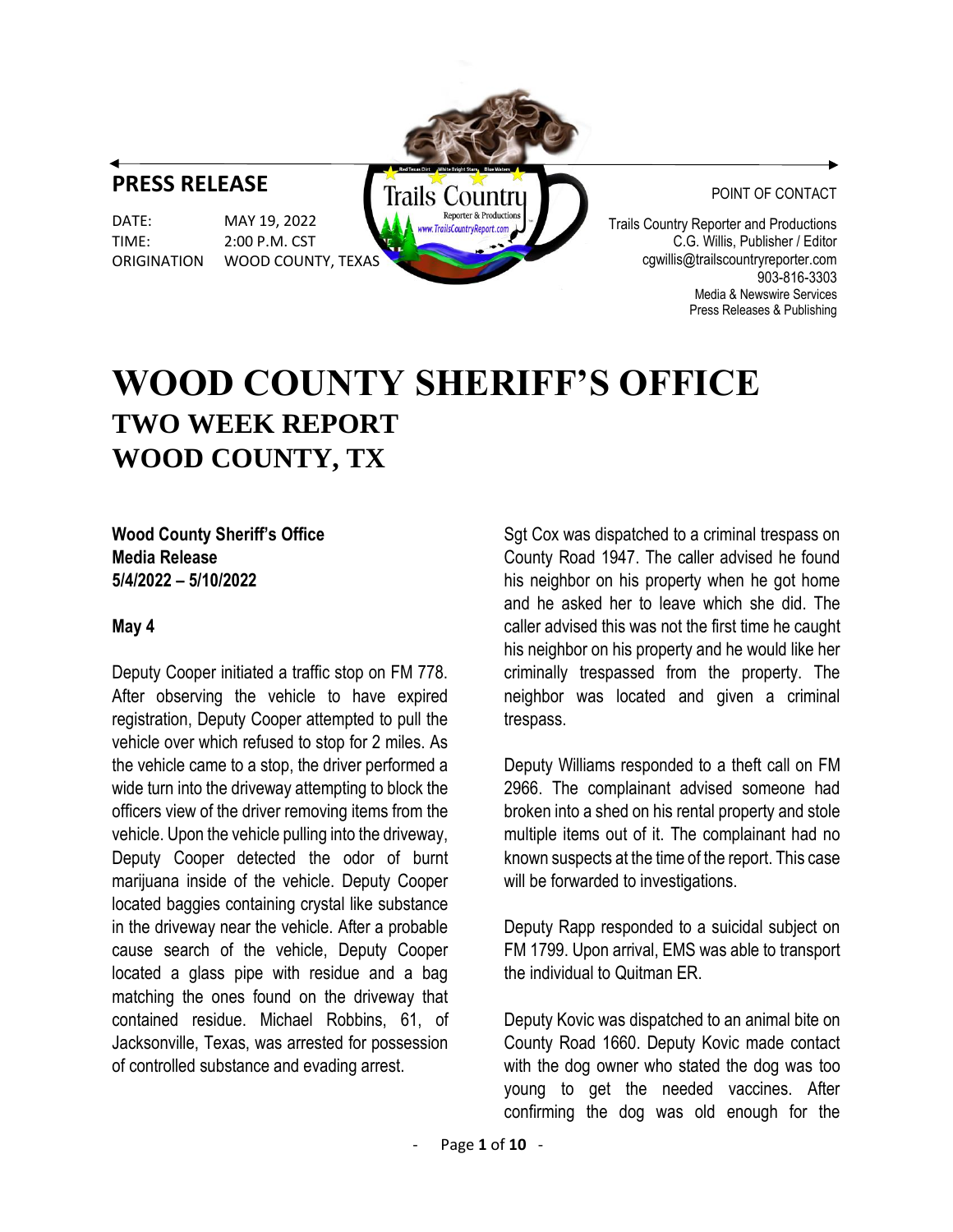

vaccines, the dog owner was notified to get the proper vaccines and quarantine the dog.

Deputy Rapp was dispatched to a disturbance on Hwy 154. The victim advised while he was attempting to check on his child, his girlfriends mother began confronting him. A male subject on scene attempted to calm him down but they began to wrestle with one another. None of the parties wished to pursue charges and they were all separated.

Deputy Rapp took a phone report of harassment. The caller advised her boyfriend's ex-wife has attempted to text her multiple times in the past and she has tried to block her several times. This case will be forwarded to investigations.

Deputies responded to 4 animal calls, 2 agency assists, and 1 transport.

#### **May 5**

Sgt Skinner responded to an information call on Hwy 80. The caller advised a wanted person was frequently at the residence in this area. Upon arrival, Sgt Skinner located a vehicle in the driveway with a person inside of it. As Sgt Skinner approached, the vehicle attempted to flee from the deputy. While Sgt Skinner made contact with the driver, she noticed a glass pipe in plain view in the passenger's seat. After conducting a probable cause search, Sgt Skinner located multiple baggies of a crystal-like substance in the vehicle.

David Shimic, 36, of Tyler, Texas, was arrested for possession of a controlled substance.

Deputy Mayer responded to a suicidal subject in Holiday Villages. Upon arrival, Deputy Mayer located the individual who was transported to Quitman ER.

Deputy Kovic responded to a theft call on FM 2869. The victim advised his girlfriend had taken his keys and credit card. After speaking with his bank, the victim advised his credit card was charged for \$800 in items. The victim is wishing to pursue charges and this case will be forwarded to investigations.

Deputy Rapp responded to a structure fire in Holly Lake Ranch. The homeowner advised lightning had struck the house and caused a fire to start in the breaker box.

Deputies responded to 2 animal calls.

# **May 6**

Deputy Whisenhunt responded to a suicidal subject on FM 852. Upon arrival, deputies witnessed the suspect to make threats to neighbors and he was transported to UT North for evaluation.

Sgt Milbourn responded to a suspicious person in Holiday Villages. Sgt Milbourn made contact with a subject who appeared to be under the influence and was standing in the middle of the road.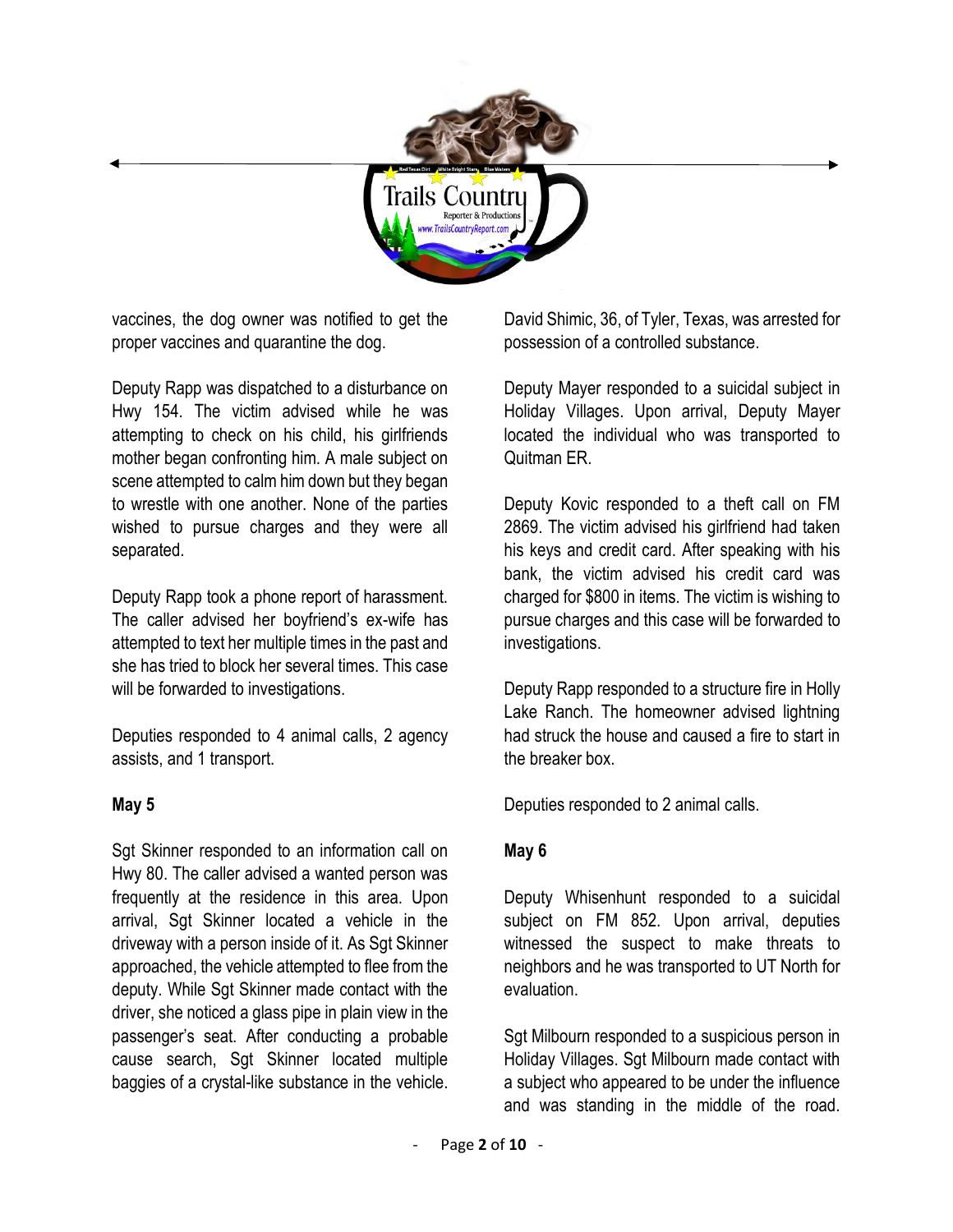

Subject advised he did not want to hurt himself or others and agreed to go inside.

Deputy Rapp responded to a burglary on FM 778. The caller advised his daughters storage unit was broken into after the lock was cut. The caller believed there to be multiple items missing from the storage unit. This case will be forwarded to investigations.

Deputy Whisenhunt took a phone report of an animal complaint. The caller advised their neighbors dog would jump the fence and had attacked their dog in the past. The dog owner was contacted and notified of the issues if the dog gets out again.

Deputies responded to 3 animal calls, 4 agency assists, and 1 transport.

#### **May 7**

Deputy Pollard was dispatched to a theft on FM 312. The victim advised after he came back to his locked vehicle, he noticed it was missing from the area. The victim advised the doors were locked and his personal belongings were inside. Vehicle will be entered as stolen and forwarded to investigations.

Deputy Hughes and Deputy Cooper performed a warrant service on County Road 1970. A neighbor next door to the residence advised the deputies that the suspect was inside of the residence but they refused to come outside during officers'

commands. After the suspect came outside, a female was located inside the residence. The female advised she knew the person she was with had a felony and she had been advised to call law enforcement once she saw the suspect. Shelly Hurley, 56, of Greenville, Texas, was arrested for hindering known felon.

Deputy Hughes initiated a traffic stop on FM 515. Deputy Hughes observed a vehicle fail to stop at the intersection of 154 and 515 and attempted to stop the vehicle. After speaking with the driver, Deputy Hughes observed him to be showing multiple signs of nervousness and began questioning the driver. After the driver declined consent to search, K9 was notified and alerted on the vehicle. Upon searching the vehicle, Deputy Hughes located crystal like substance and a firearm inside of the vehicle. Jason Boles, 50, of Fruitvale, Texas, was arrested for possession of a controlled substance and unlawful carry of a weapon.

Deputy Pollard took a phone report of a wanted person. The caller advised a friend called and stated they were wanted and needed the Sheriff's Office to pick him up. Corey Marks, 52, of Winnsboro, Texas, was placed into custody and transported to the jail.

Sgt Hanner initiated a traffic stop on FM 514. Sgt Hanner observed the vehicle to avoid his patrol car 3 separate times. Sgt Hanner then observed the vehicle fail to stop at a stop sign and fail to drive in a single lane. Sgt Hanner then attempted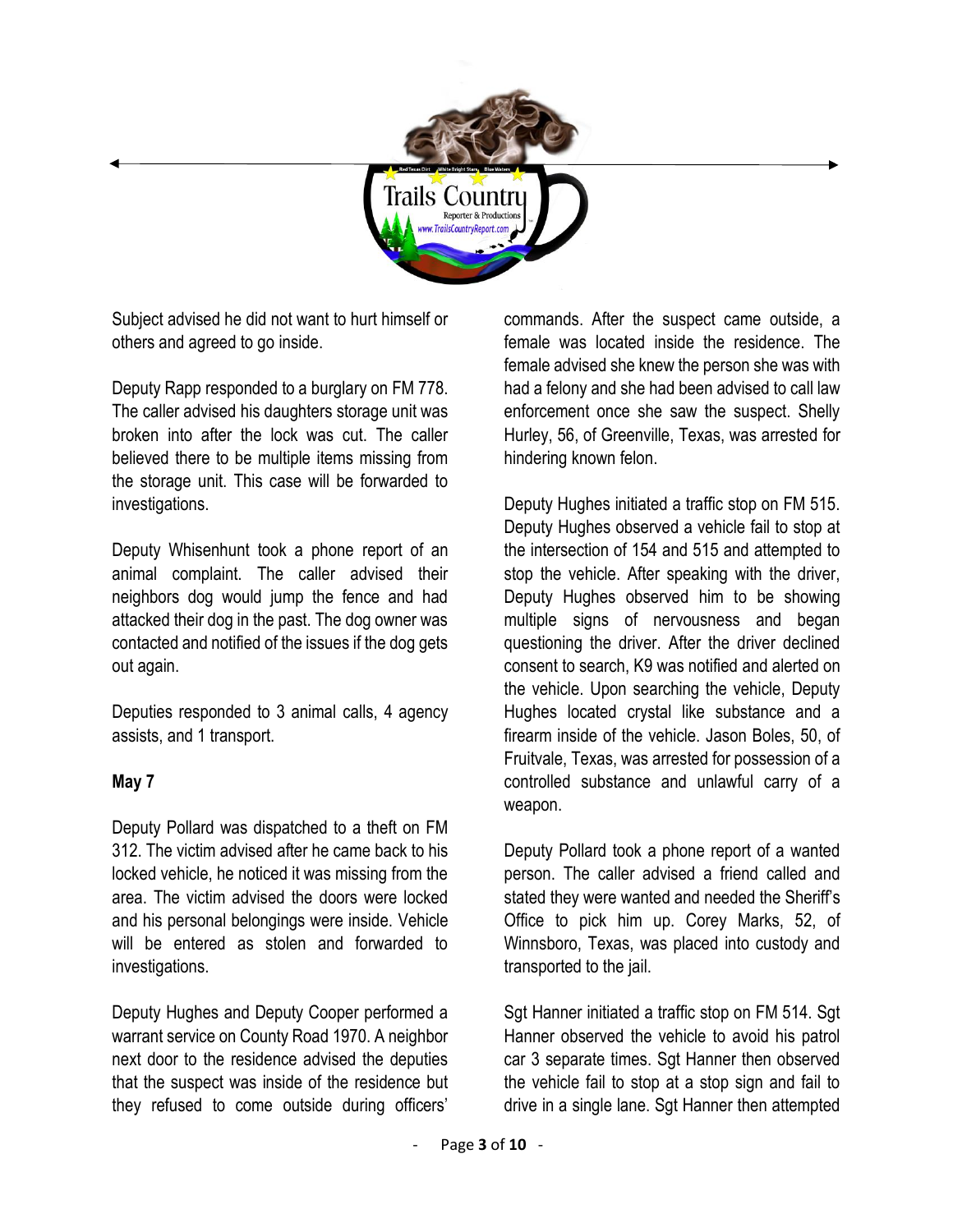

to stop the vehicle and made contact with the driver. While speaking with the driver, Sgt Hanner observed the scent of marijuana coming from the vehicle. After removing the driver from the vehicle, Sgt Hanner performed a probable cause search and located a small bag of crystal substance. After the passenger was searched by Deputy Pollard, a large bag of crystal substance was located on the person's body. Lacey Henson, 37, of Winnsboro, Texas and Robert Mckenzie, 39, of Winnsboro, Texas were arrested and transported to the jail.

Deputies responded to 3 animal calls, 3 agency assists, and 2 transports.

# **May 8**

Deputy Hughes responded to shots fired on County Road 4846. Deputy Hughes observed a vehicle in a field next to the address. The vehicle then turned their lights off and attempted to flee the area. Sgt Hanner was able to locate the vehicle and get it stopped. Deputy Hughes spoke with the parties who advised they were out shooting animals from the road. A game warden was notified and advised to document all evidence and the case would be forwarded to him.

Deputy Croney was dispatched to an animal bite after the fact. The victim advised they were at Lake Quitman when a dog bit her twice. After speaking with the dog owner, he advised the dog did not have vaccines and was notified the dog needed to be quarantined.

Deputy Rapp responded to a disturbance in a vehicle on County Road 2142. Mineola PD was able to get the vehicle stopped inside of their city. The driver advised the passenger jerked on the wheel and caused them to crash which he then proceeded to head towards Mineola. The passenger advised she was choked which she then pulled on the steering wheel. Deputy Rapp observed red marks on the passenger's throat that were consistent with someone squeezing her neck. Arik Boyd, 31, of Grand Saline, Texas was arrested for assault family violence.

Deputies responded to 2 animal calls and 1 agency assist.

# **May 9**

Deputy Rapp took a phone report of child abuse. The caller advised her husbands sons were coming home with bruises after visiting their mother. The caller advised she had taken photos of the incidents and forwarded it to a CPS worker. The caller would like to press charges and this case will be forwarded to investigators.

Deputy Rapp responded to a suicidal subject in Holly Lake Ranch. The caller advised he was having suicidal thoughts and made plans to act on the thoughts. The caller went voluntarily with EMS to be evaluated.

Deputy Williams responded to an assault after the fact on County Road 3580. The victim advised she was picked up by her ex-boyfriend who told her he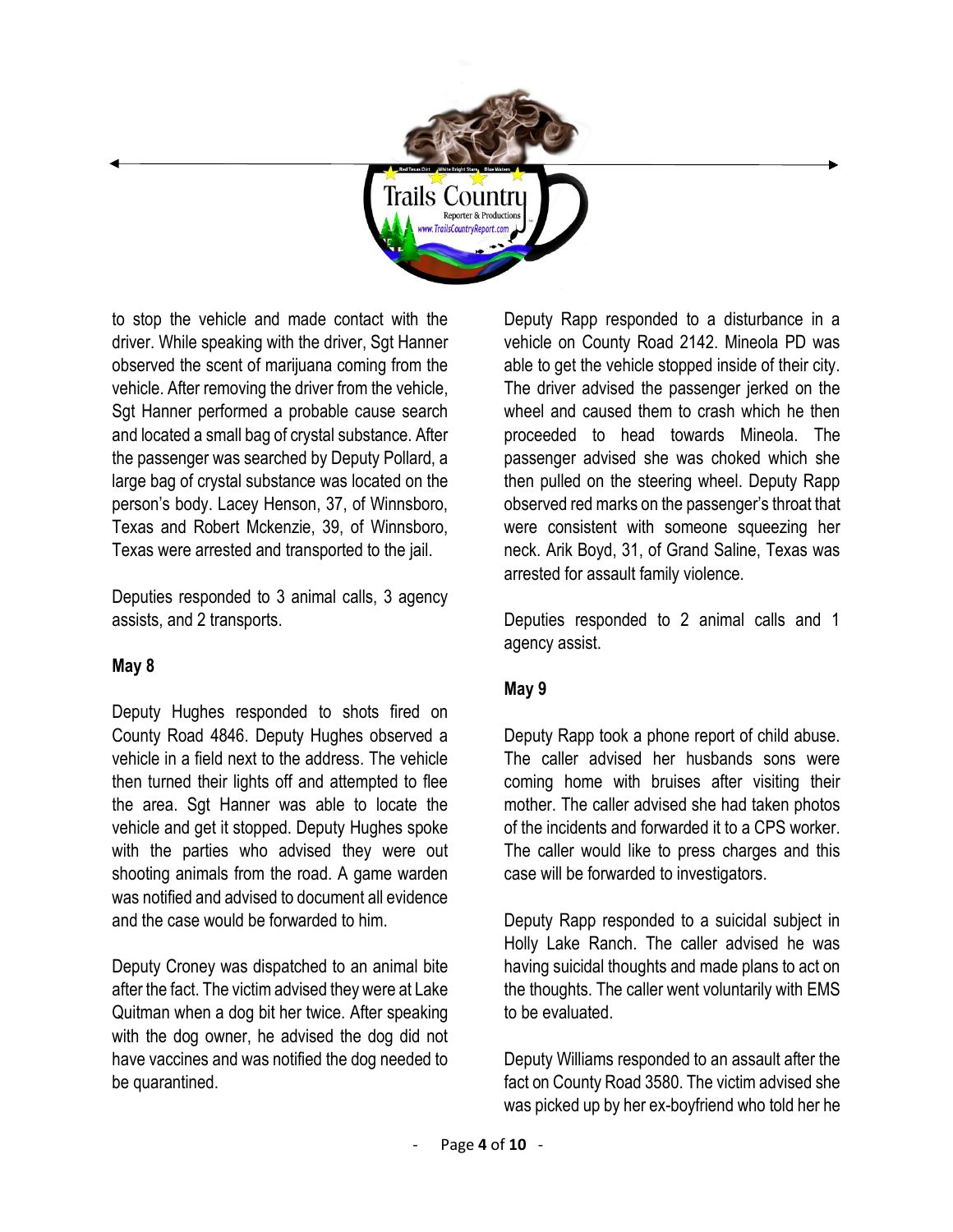

wanted to talk with her. After getting into the suspects vehicle, he began checking the victim's phone and accusing her of talking to other men. The victim stated the suspect brandished a firearm while they were in the vehicle and he later took her to one of his family members residences. The victim then advised she had been strangled until she passed out and was assaulted multiple times at the residence. The victim advised she would like to press charges and this case will be forwarded to investigations.

Deputy Kovic responded to a criminal mischief on County Road 2168. The homeowner advised their vehicle window was broken and believed it may have been from a pellet gun. The homeowner did not have any suspects at the time and the pellet was not located.

Deputy Cooper was dispatched to a stranded motorist on S Hwy 37. Upon arrival, the caller advised he had been at a residence earlier in the day and the individuals at the residence tied him up and took his belongings. Deputy Cooper was unable to locate any markings on the victims' body confirming his story. The victim continued changing his story every time he was asked questions about the incident. Deputy Cooper observed signs the individual may be under the influence and asked the victim if he was and he then advised he was under the influence of beer. Due to the suspect driving and walking near a highway, he, William Blan, 36, of Hawkins, Texas was arrested for public intoxication.

Deputies responded to 2 animal calls and 1 transport.

#### **May 10**

Deputy Baldwin was dispatched to a suicidal subject on FM 1799. The caller advised his brother entered his parents' bedroom with a knife and was trying to fight people at the residence. Upon deputies' arrival, the subject made suicidal comments to deputies and was transported to UT North for evaluation.

Deputies Williams took a theft call in the lobby. The complainant advised her son had taken money out of a lock box at the residence and used the money to buy a vehicle with it. The mother advised they found a set of keys in the suspects boots and were able to get the location of the vehicle that was purchased. The mother was able to start the vehicle with the keys provided and would like to press charges. This case will be forwarded to investigations.

Deputy Mayer and Sgt Skinner responded to an out-of-control person on County Road 4641. Deputy Mayer observed a male running around in a pasture near the residence and was able to get him to come back to the residence where he was detained. The male advised he became upset earlier in the day and drank beer and took unprescribed medicine. James Cox, 17, of Winnsboro, Texas was arrested for consumption of alcohol by a minor.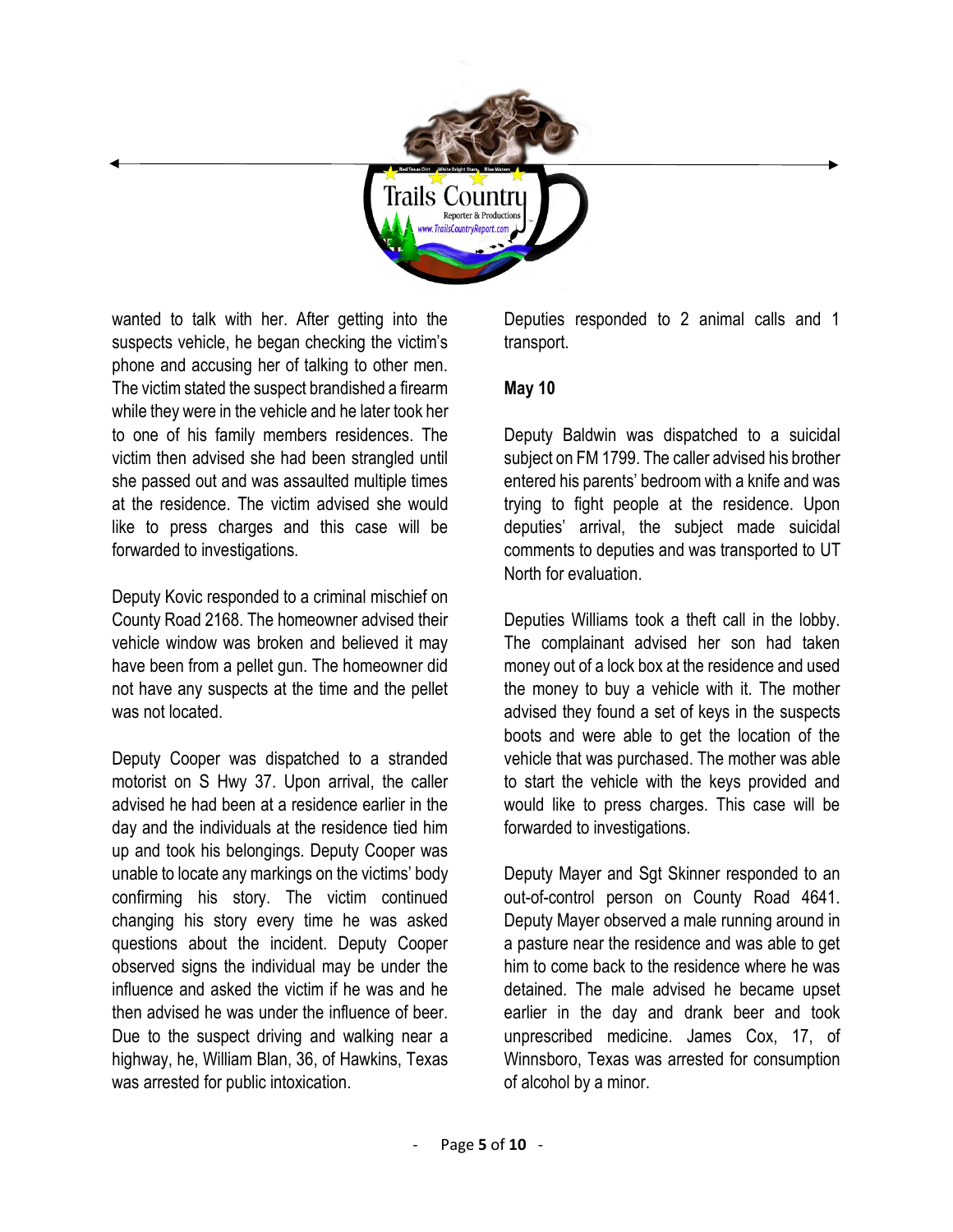

Sgt Sepulvado took an animal complaint in the lobby. The victim advised her boyfriends son poisoned 4 of her dogs at her residence. The complainant stated she would like to criminally trespass the suspect from the property.

Deputy Kovic responded to a theft call on County Road 2121. The caller advised the neighbors had taken a dog house from his deceased mother's residence and he would like to get it back without pressing charges. Deputy Kovic was unable to make contact with the neighbors but was able to leave a card to have them call back.

Deputies responded to 2 animal calls, 1 agency assist, and 3 transports.

**Wood County Sheriff's Office Media Release 5/11/2022 – 5/17/2022**

#### **May 11**

Deputy Gould responded to a criminal mischief on County Road 4200. The caller advised his exgirlfriend had stolen his firearm and broken a window. The caller did not have a serial number for the firearm but did show where the window was broken. Caller wished to pursue charges and this case will be forwarded to investigations.

Deputy Rapp responded to a protection order violation on County Road 3269. Upon arrival, the victim advised the suspect had been coming over to a property that was breaking the conditions of the protection order. The victim did not have video of the suspect on the property but would like to pursue charges. This case will be forwarded to investigations.

Deputy Hughes performed a warrant service on County Road 4139. Deputy Hughes observed the wanted subject inside a vehicle leaving the residence and was able to place the suspect in custody. Sterlin Farley, 30, of Quitman, Texas, was arrested on an outstanding warrant.

Deputy Cooper performed a warrant service on County Road 3955. Nicholas Kilduff, 27, of Hawkins, Texas, and Anthony Hudson, 40, of Hawkins, Texas, were arrested for outstanding warrants.

Deputy Croney was dispatched to an animal complaint on County Road 2142. Upon arrival, Deputy Croney spoke with the horse owner who advised he was currently unable to afford feed for the horse but usually takes care of the animal. The horse owner also advised he walks the horse to get water every day. Due to the condition of the horse, Deputy Croney took photos of the horse and will forward the case to be further investigated.

Deputies responded to 2 animal calls.

**May 12**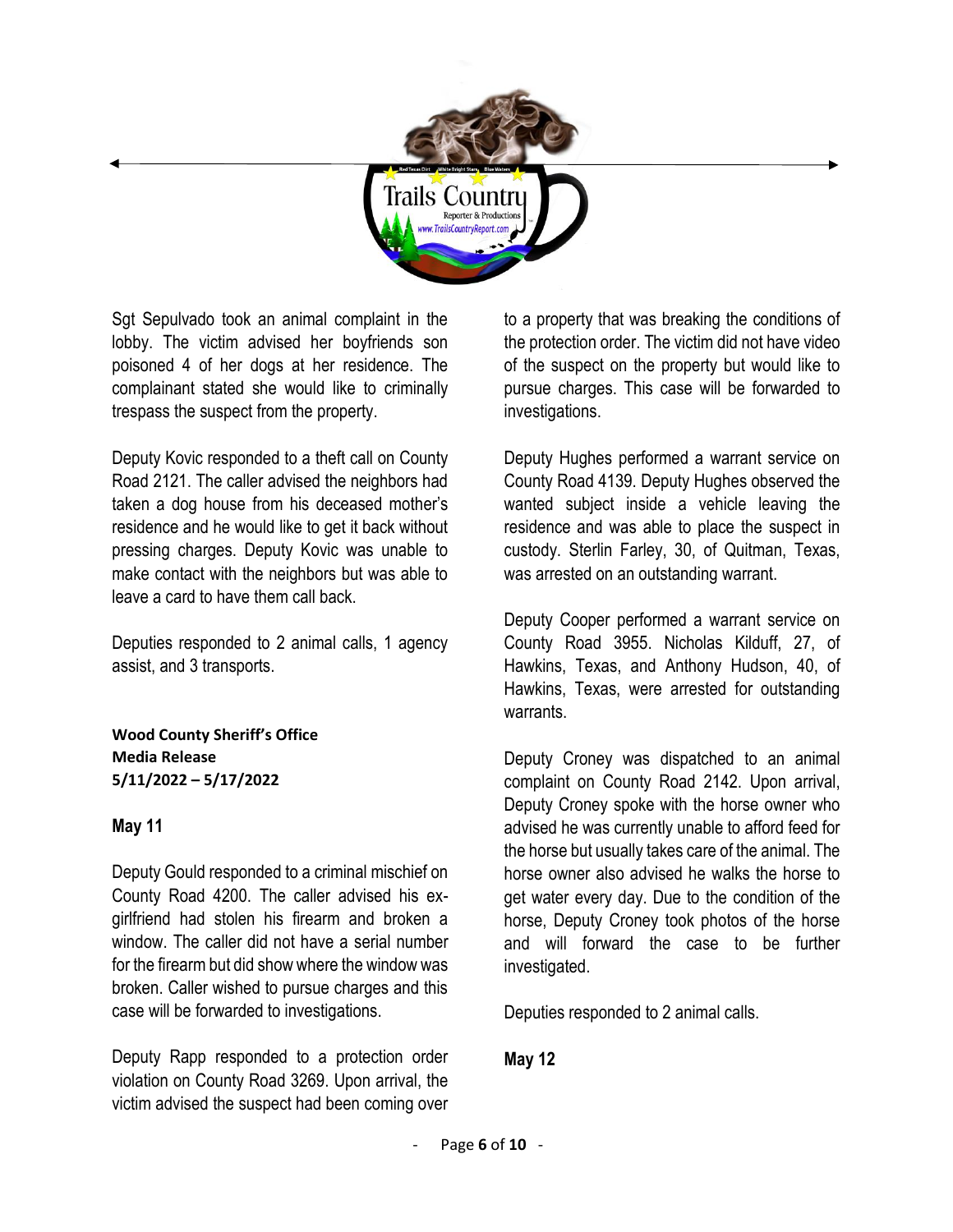

Deputy Cooper checked out with a suspicious person in Mineola. While inside of a convenience store, a clerk working at the store advised Deputy Cooper of a person acting strange outside. Upon making contact with the individual, Deputy Cooper noticed the suspect to show signs of intoxication. Due to the suspect admitting to using narcotics, showing signs of intoxication, and advising he will be driving home, Deputy Cooper placed the suspect in custody. Stephan Vanscoy, 37, of Quitman, Texas, was arrested for public intoxication.

Deputy Morrison performed a warrant service on FM 49. Deputy Morrison was able to locate the wanted person and place him in custody. Robert Farrell, 56, of Mineola, Texas was arrested on an outstanding warrant.

Deputy Hughes initiated a traffic stop in Mineola. Deputy Hughes observed a vehicle fail to stop at an intersection and was able to pull the vehicle over. While speaking to the driver, Deputy Hughes observed a baggie containing crystal substance in the cupholder of the vehicle. Deputy Cooper performed a probable cause search of the vehicle where he located a box with crystal like substance and a firearm in it. After speaking with the passenger, she admitted the items were hers. Due to the driver having access to the narcotics, he was placed under arrest. Cody Sowell, 28, of Lindale, Texas, was arrested for possession of a controlled substance and Peyton Becvar, 28, of Quitman, Texas, was arrested for possession of

controlled substance and unlawful carry of a weapon.

Deputies responded to 1 animal call and 1 agency assist.

# **May 13**

Deputy Hughes responded to a disturbance on FM 514. Upon arrival, Deputy Hughes made contact with the suspect who advised the victim had began drinking and playing loud music. The suspect advised after confronting the victim he began to cut his neck with his fingernails. After speaking with the victim, he advised the suspect tried to assault him and cut him with her fingernails. Lisa Sillivan, 52, of Quitman, Texas, was arrested for assault.

Sgt Hanner was dispatched to a disturbance on County Road 4200. Sgt Hanner made contact with the victim who advised his ex-girlfriend showed up at his residence and began to damage property. The victim provided a video that showed the suspect tearing up property and confronting the victim. The suspect, Jerri Brassfield, 37, of Winnsboro, Texas, was arrested for criminal mischief and assault family violence.

Deputy Cox responded to a vehicle fire on County Road 3940. The vehicle owner advised he had worked on the vehicle earlier in the day and after arriving home, he went inside his residence and then heard noise coming from outside. Once the vehicle owner made it outside, he found the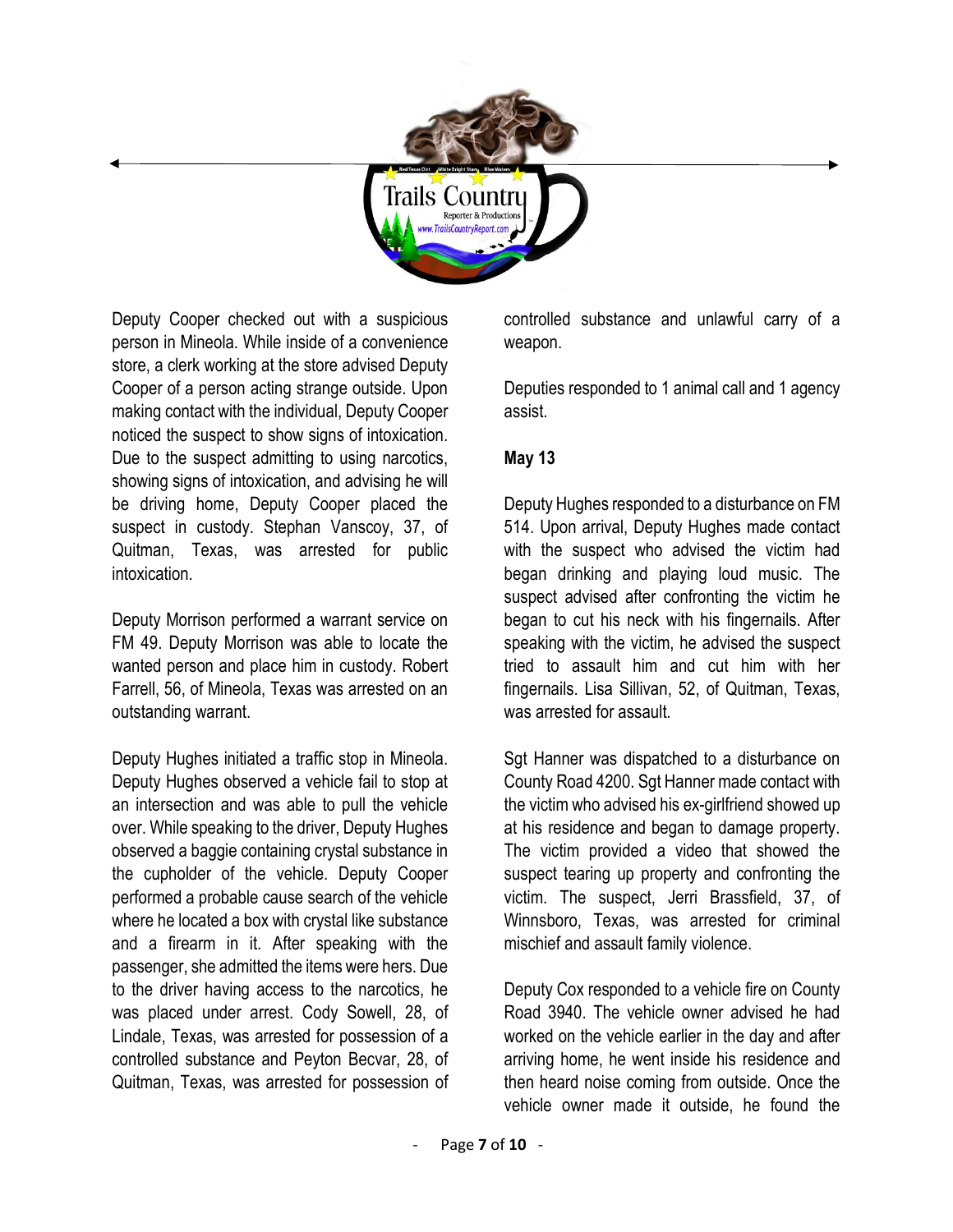

vehicle to be on fire and attempted to put it out. Fire Marshall Tully was contacted.

Deputy Kovic was dispatched to a vehicle theft on County Road 3689. The land owner advised he was selling a vehicle on the property and had people coming to look at it. After the people came to look at the vehicle, the next day it was found to be missing. The vehicle owner was able to provide a VIN and the vehicle was entered stolen.

Deputy Baldwin responded to a fraud call in Holly Lake Ranch. The victim advised she believes a friend got her credit card information and made fraudulent purchases with it. All of the transactions were listed and this case will be forwarded to investigations.

Deputies responded to 2 animal calls and 2 agency assists.

#### **May 14**

Deputy Kovic responded to an animal complaint on County Road 1670. The caller advised her neighbor had taken a puppy from her and she wanted it back. The neighbor was found to have the dog and successfully gave the puppy back.

Deputy Mayer responded to an assault on County Road 3473. The victim advised a group of people who were swimming near them had come up and assaulted him. One of the victim's friends was able to get a license plate of the vehicle and a possible name to one of the suspects. The victim advised

he will pursue charges once he is home from the hospital.

Deputy Kovic responded to a criminal trespass on County Road 3220. The homeowner advised a male was walking in her backyard and had left as she called the Sheriff's Office. Deputy Kovic was able to locate the suspect who advised he was trying to walk to his residence. The homeowner advised she would like to criminally trespass the person from her property.

Deputy Baldwin was dispatched to a disturbance at Lake Holbrook. The parties on scene advised a male had been burning out in his vehicle and asked him to stop. The parties then advised the suspect was trying to fight them and cause issues. After Deputy Baldwin gave the suspect an opportunity to be picked up due to intoxication, he advised he was just going to walk to a family members house. Due to the level of intoxication and the suspect being a danger to others, he was placed under arrest. Ronnie Douthit, 21, of Mineola, Texas, was arrested for public intoxication.

Deputy Williams responded to a theft call on Main St in Yantis. The store employee advised a female was confronted about an item in her hand and then she fled the store and left in her vehicle. The store owner advised they would like to press charges and criminally trespass the suspect. The suspect was successfully criminally trespassed and given a citation for theft under \$100.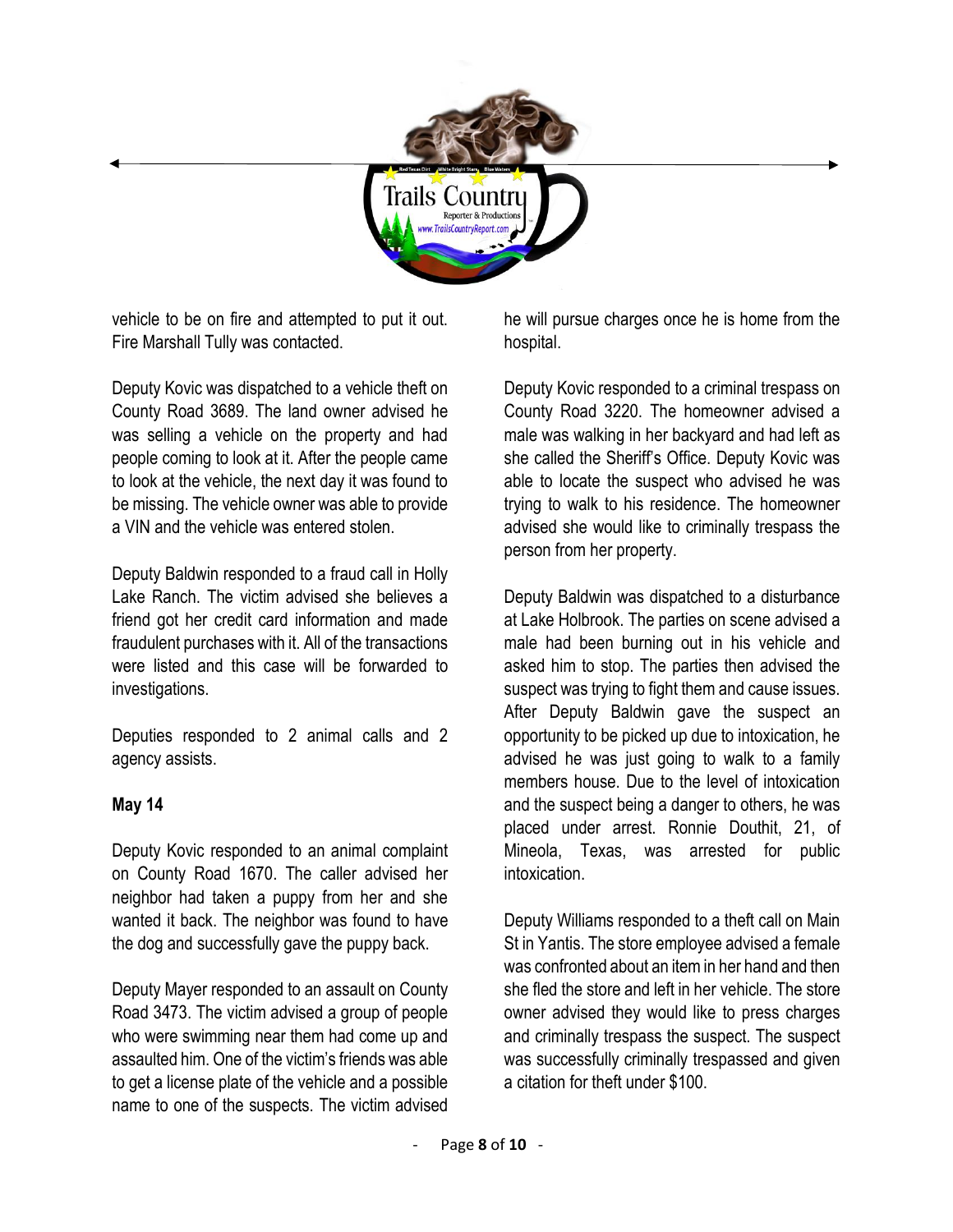

Deputies responded to 3 animal calls and 1 agency assist.

# **May 15**

Deputy Gould was dispatched to a shots fired at Lake Winnsboro. While enroute to the call, a trooper was able to locate one of the vehicles involved and get the vehicle stopped. Deputy Gould arrived on scene and met with a person who was bleeding on their calf area and he called for EMS. A witness on scene stated two people in a vehicle were near the campsite most of the day and had pulled up later in the evening and began firing. The witnesses stated there were multiple rounds of gunshots that went off and the caller called into 911. This case will be forwarded to investigations.

Deputy Williams was dispatched to a suicidal subject on Hwy 154. Upon arrival, the person advised they were not suicidal but needed help and she went voluntarily with EMS.

Deputy Williams was notified of a theft call on FM 515. The caller advised a bushhog and other equipment was taken and she possibly had a suspect. This case will be forwarded to investigations.

Sgt Skinner responded to a suspicious person on Hwy 154. Sgt Skinner observed the male subject to be walking in the roadway. The subject advised he had been robbed in this area in his vehicle. Sgt Skinner was unable to locate a vehicle in that area

and observed the male to not be making sense and acting strange. Due to the male admitting to using alcohol and multiple narcotics, he was placed under arrest.

Deputies responded to 1 agency assist.

# **May 16**

Sgt Skinner made contact with an individual at Jim Hogg Park. Sgt Skinner observed the male subject to leave a bag behind and flee the scene as he noticed Sgt Skinner. The male was wanted out of another agency but they would not confirm on the warrant and the male was released.

Deputy Cooper initiated a traffic stop on Pacific St in Mineola. Deputy Cooper observed the vehicle to run a red light and display a possible fictious license plate. The driver of the motorcycle then drove another 10 miles trying to flee Deputy Cooper and also threw baggies into the roadway. Once the motorcycle was undriveable, the driver fled on foot into a pasture and was later caught by Deputy Cooper. Deputy Cooper located drug paraphernalia and residue on the person and an empty gun holster on his person. The next day a Smith County officer located a firearm where the pursuit ended. Brent Vicknair, 30, of Canton, Texas, was arrested for possession of a controlled substance, violating bond conditions, and a warrant will be filed for unlawful possession of a firearm.